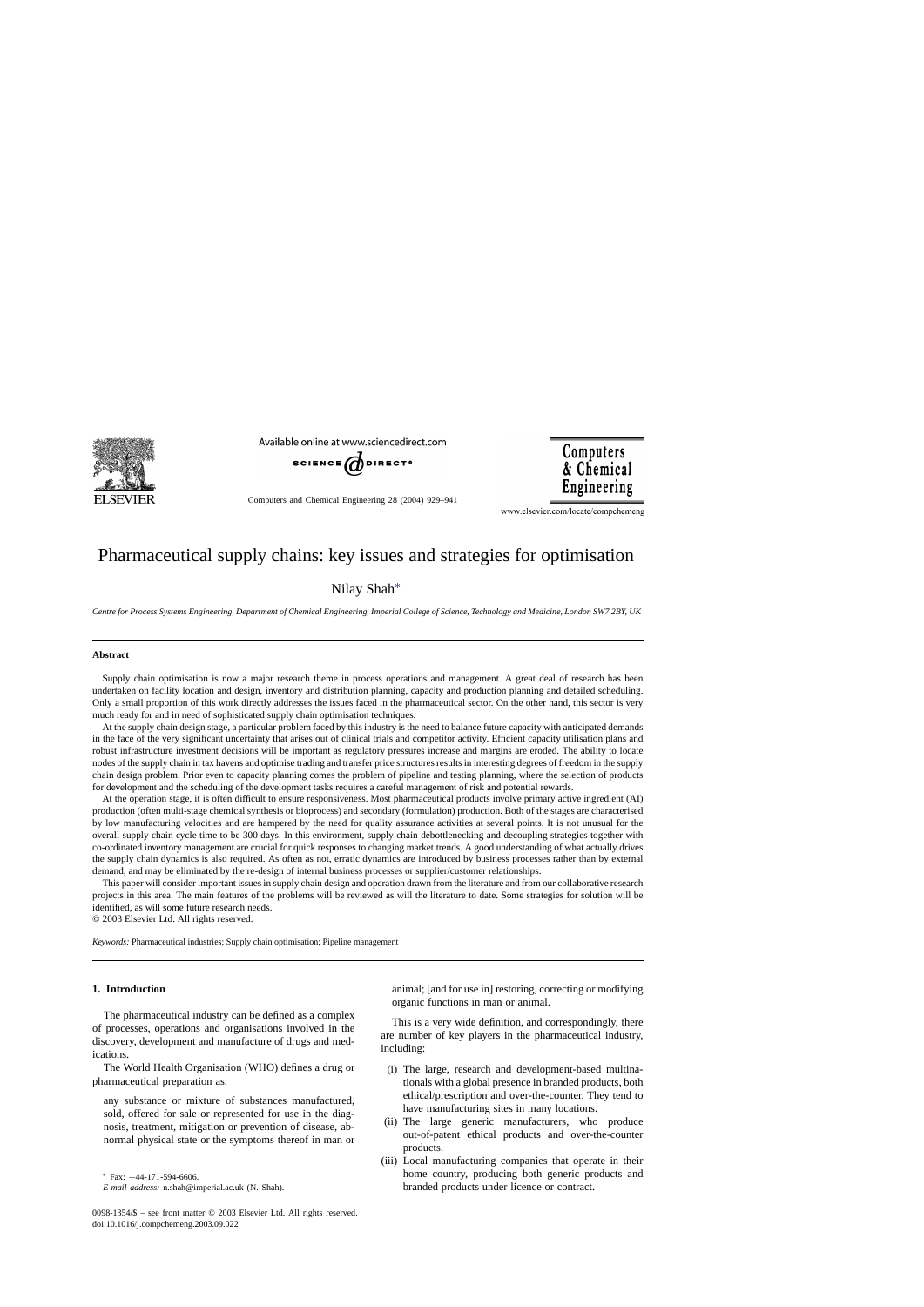- (iv) Contract manufacturers, who do not have their own product portfolio, but produce either key intermediates, active ingredients (AI) or even final products by providing outsourcing services to other companies.
- (v) Drug discovery and biotechnology companies, often relatively new start-ups with no significant manufacturing capacity.

Most of the material in this paper is particularly relevant to the first group. This group dominates the marketplace and, due to the global nature of the enterprises involved, tends to have the most challenging supply chain problems.

## *1.1. The changing circumstances of the industry*

In the recent past, the high returns on investment and high turnovers from "blockbuster" products resulted in the following regime ([Booth, 1999\):](#page-11-0)

- good R&D productivity, often creating compounds to treat previously untreatable diseases;
- long effective patent lives of these compounds;
- ability of these patents to provide technological barriers to entry;
- a limited number of product substitutes in a given therapeutic area; and
- a low price sensitivity; supported by the separation between prescribing and paying responsibilities.

The resulting corporate strategy was to ensure high margins by exploiting the price inelasticity and invest a large proportion of the resultant profits in R&D (approximately 25% of sales), in order to ensure a healthy product pipeline.

The more recent circumstances are much more challenging:

- R&D productivity (in terms of numbers of new chemical entities (NCE) registered per unit amount of investment) is declining;
- effective patent lives are shortening;
- even while active, patents provide lower barriers to entry;
- there are many product substitutes in many therapeutic areas; either alternative compounds ("me-too drugs") or off-patent generics; and
- the payers of healthcare are exerting strong price pressure and influencing prescribing practices; this means that in order to be approved, new drugs must address new therapeutic areas or have very significant cost or health benefits over existing treatments.

On the one hand, the global marketplace has become more liberalised, exposing products to competition. On the other, governments and other agencies have tended to intervene more as they become concerned at every increasing healthcare costs associated with ageing populations. Measures taken include strict controls on the prices of new drugs, more cost–benefit analysis, and encouragement of the use of generic substitutes or alternatives where possible.

A further weakness that will hamper the large players in the area is the historical dependence on "blockbuster" drugs. A recent report by Datamonitor predicts that only 4 of the 19 companies currently selling blockbuster drugs will be able to maintain double digit growth between 2001 and 2008 [\(Butler, 2002\).](#page-11-0) This dependence is illustrated by the following figures [\(Butler, 2002\):](#page-11-0)

- Eli Lilly's net profits dropped by 20% after Prozac came off patent. Overall, Eli Lilly's sales in 2002 were down 4% and the sales excluding Prozac were up 8% [\(Eli Lilly,](#page-11-0) [2003\).](#page-11-0)
- BMS' patent on Glucophage (with previous annual sales of \$2bn) has expired and its sales are down by 87% in the first 3 months of 2002 after the launch of generic substitutes.
- Losec represented 34% of AstraZeneca's sales in 2001 and it might come off patent this year if the company is unsuccessful in its legal battle—in which case generics are expected on the market in late 2002.

#### *1.2. Drivers in the pharmaceutical industry*

Probably the single most important driver in the pharmaceutical industry is the time-to-market. Companies secure very significant returns in the early life of a successful drug, before any competition. The competition-free life is shortening, typically from 5 to 1–2 years. Competition in this sense relates to similar (rather than exactly the same) drugs.

For example, Bayer's anti-cholesterol drug Baycol was withdrawn in 2001 due to safety concerns, and the two later entrants Pravachol (from BMS) and Lipitor (from Pfizer) are now the biggest sellers for their companies ([Butler, 2002\).](#page-11-0)

Given the significant potential for adverse health effects, the industry is subject to very stringent regulation. This starts from the processes used to evaluate the safety and efficacy of the chemical compounds, through to the details of the process and plant design and manufacturing operations. The primary regulator that the companies must satisfy is the US Food and Drug Administration. It may be the case that the existence of regulatory protocols has hindered innovation in this sector; with companies blaming regulators for their own innate conservatism.

The regulatory process tends to be slow and expensive; both these effects must be borne by the industry. Furthermore, the complex chemical compounds involved have more complex manufacturing processes, and the activities of route investigation, process development, scale-up plant design/retrofit, commissioning and qualification are either increasing in duration or proving stubborn to shorten.

An estimate of £200–400 m is required to launch a new drug, and an average of 8–12 years elapses from patent filing to first sale (see, e.g. [Grabowski, 1997\).](#page-11-0)

There is a general trend for companies to divest excess capacity that came about from having many local manufacturing sites, and move towards a global supply chain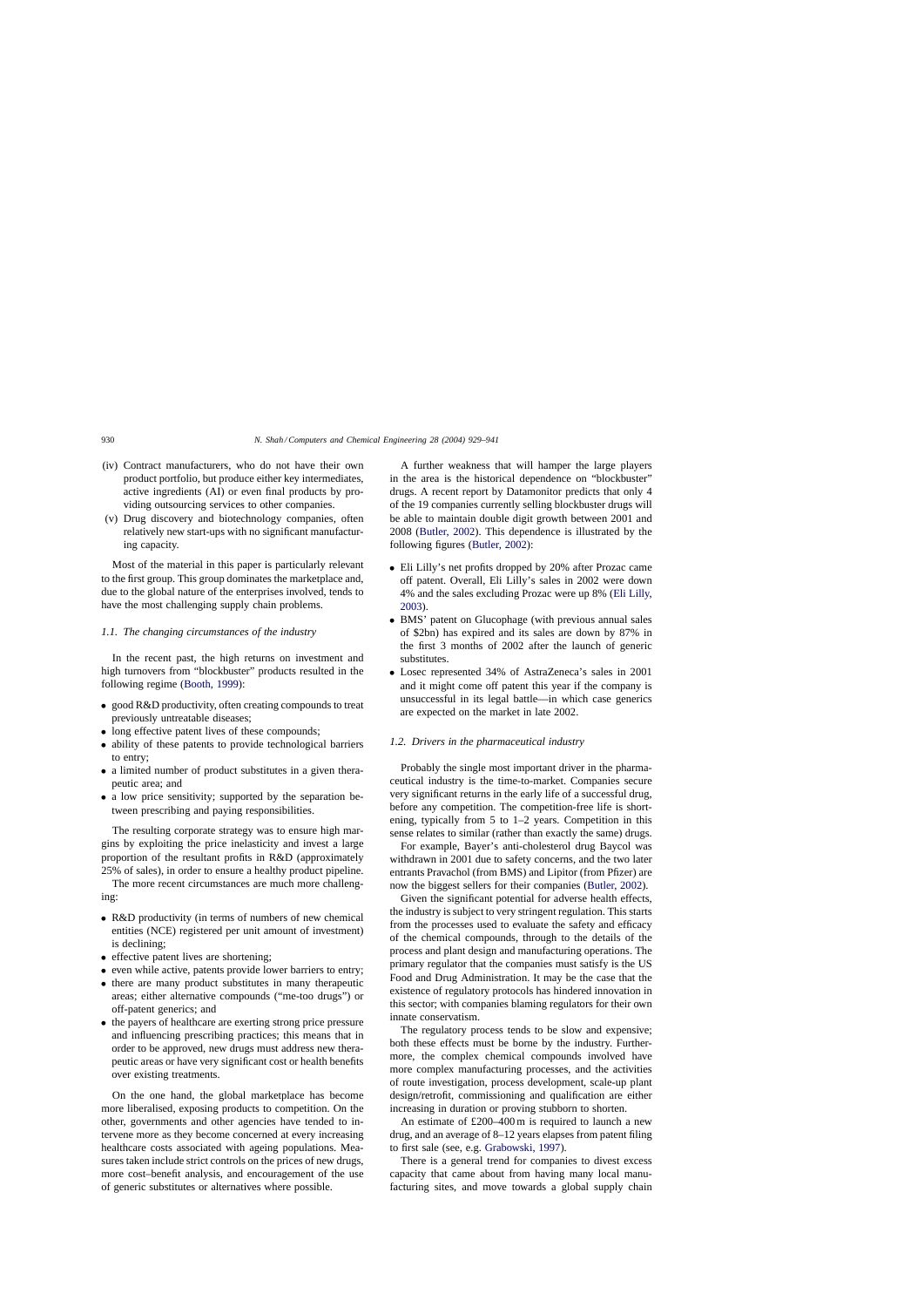management process. This brings with it many complex co-ordination issues and much tighter capacity constraints. Currently, the logistics cost in the sector is relatively high ([Booth, 1999\).](#page-11-0)

Research efficiency is declining in the sense that the cost of each new chemical entity is increasing. Although growth in investment in R&D has exceeded inflation over the last 30 years, the global trend are as follows: 844 NCEs were registered in 1961–1970, 665 in 1971–1980 and 506 in 1981–1990 ([Ballance, Pogany, & Forstner, 1992\).](#page-11-0) This has been one of the main drivers behind the recent series of mergers and acquisitions in the industry, the long-term benefits of which will probably not be felt for some time yet as R&D activities continue to be consolidated.

Historically, most management attention has been paid to drug discovery and sales and marketing (the extreme ends of the supply chain), but now much more attention is being paid to supply chain optimisation as a means of delivering value. According to [Booth \(1999\):](#page-11-0)

- there is a welcome move away from viewing the supply chain as merely having to deliver security of supply at minimum cost, to a recognition of its ability to generate both value for the customer and hence to the shareholder; and
- restructuring of the supply chain along regional and global lines will require massive reductions in capacity, which was acquired in many cases to propitiate national interest in return for sympathetic pricing.

## *1.3. The life-cycle of a pharmaceutical product*

In order to put this paper in the right context, it is important to describe the life-cycle of a drug; it is somewhat different from that of other process industry products.

The *research* or *discovery* phase tends to use thousands of more or less random test compounds against therapeutic targets. It typically takes about 10 years to result in a potential new drug that is registered. From this point onwards patent protection applies.

The potential new drug must then be tested for both safety and efficacy. This involves a variety of trials; early on for toxicity and later on for ability to alleviate symptoms and remove disease. Finally, the process development activity comes up with a chemical or biochemical route to manufacture and an associated manufacturing process. This set of activities typically takes 6–8 years and is usually known as the *development* activity.

Finally, the more familiar processes of manufacturing and distribution follow.

# **2. Components of the pharmaceutical industry manufacturing and distribution chain**

A typical pharmaceutical supply chain will consist of the one or more of the following nodes:

- (i) primary manufacturing (possibly including contractor sites);
- (ii) secondary manufacturing (possibly including contractor sites);
- (iii) market warehouses/distribution centres;
- (iv) wholesalers; and
- (v) retailers/hospitals.

## *2.1. Primary manufacturing*

The primary manufacturing site is responsible for the production of the active ingredient (AI or API). This normally involves either several chemical synthesis and separation stages to build up the complex molecules involved, or fermentation and product recovery and purification in the case of biochemical processes.

The manufacturing process is characterised by long task processing times, often rounded to multiples of shifts. Where multistage processes are operated, considerable inventories are often held between stages. Furthermore, material from an intermediate stage must often pass some form of quality control check before being approved for use downstream in the process. This can introduce additional delays into the system.

The traditional process technology involves batch equipment and flexible pipework. The relatively low production volumes result in multipurpose plants to spread the capital cost between products. The need to avoid cross-contamination of products and requirements for validated cleaning and changeovers results in long downtimes between products. These have been of order 4 weeks in the past, but the application of techniques similar to the single-minute exchange of die (SMED) methods (see, e.g. [Moser, Calderari, & Morini, 2000\) a](#page-11-0)pplied to the car industry have reduced these somewhat. These downtimes in turn imply that long campaigns are the norm, otherwise equipment utilisation is too low. It is not unusual for 1 year's production of a product to be produced in a single campaign, and the material produced being stored until the next campaign in the following year. Since most complex pharmaceuticals are produced through multistage processes, the same often holds true for the stable intermediates (stage products). Needless to say, this mode of operation does not lend itself well to responsiveness, and contributes significantly to some of the poor supply chain metrics exhibited by this industry.

A further source of complexity (and convenience) is the use of contractors to manufacture some or indeed all of the active ingredient stages. This process of outsourcing is a growing one, as research-oriented companies concentrate on the discovery and development activities and rely on third parties' manufacturing competence. This gives rise to extended supply chain co-ordination problems.

# *2.2. Secondary manufacturing*

This is concerned with taking the active ingredient produced at the primary site and adding "excipient" inert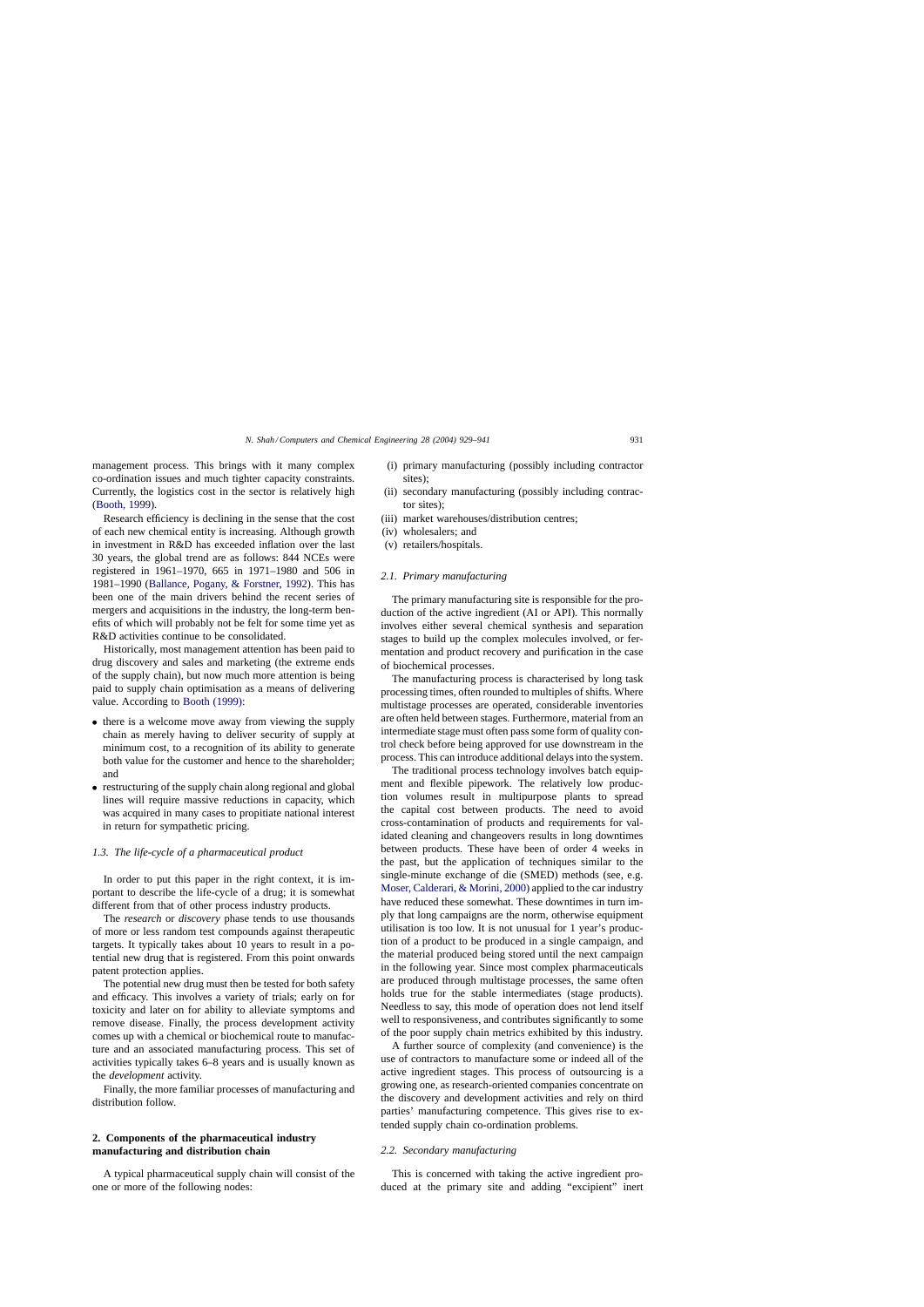materials along with further processing and packaging to produce the final products, usually in SKU form. For example, a product that is sold in pill form would undergo:

- (i) granulation: with addition of all the excipient materials;
- (ii) compression: forming the pills;
- (iii) coating;
- (iv) quality control; and
- (v) packaging.

The secondary manufacturing locations are often geographically separate from the primary manufacturing locations. This is frequently the outcome of tax and transfer price optimisation within the enterprise. There are often many more secondary manufacturing sites than primary ones, serving local or regional markets. Transportation between sites is of the order of 1 or 2 weeks if by ship (usually the default mode) and of the order of one or two days if by air.

Wholesalers play a significant role in this sector. They tend to be large and few. About 80% of demand flows through this channel in the UK (with three large players accounting for almost all the demand), with the large part of the remainder going to hospitals. In the US another intermediary is growing—the managed care organization (MCO) or healthcare maintenance organization (HMO).

# *2.3. Operational issues in the pharmaceutical supply chain*

Although the processes will vary between companies, all major pharmaceutical companies will operate ERP systems and follow a business process along the following lines:

- Demand management—in each geographical region, forward forecasts (e.g. 3–24 months) are developed, based on historical data, market intelligence, etc. Tenders for manufacture may also be evaluated and possibly accepted at this stage.
- Inventory management and distribution requirements planning—the demands determined are aggregated and imposed on the appropriate warehouse/distribution centre. The impact on finished goods inventory is assessed and if necessary, orders are placed on upstream secondary manufacturing sites.
- Secondary production planning and scheduling—the orders placed on the secondary sites are planned (typically using MRP-II type tools) and then scheduled in detail (typically using APS tools). The impact of production plans on active ingredient raw material stocks is evaluated and if necessary, orders for AI are placed on the upstream.
- Primary manufacturing campaign planning and AI inventory management. Here, the demands placed by secondary manufacturing are satisfied by careful management of inventory and production planning.

An interesting feature of this process is that the customer-facing end is effectively a "pull" process (driven

by orders) but the primary manufacturing stage has long cycle times which make it difficult to ensure end-to-end responsiveness. This means that primary production is effectively a "push" process, driven by medium- and long-term forecasts. Relatively large stocks of AI must be held to ensure good service levels and ensure smooth operation at the interface of these processes. The well-documented "bullwhip" or Forrester effect is often felt at the primary manufacturing site, which is unfortunate since this is the least responsive part of the supply chain as it normally operates in campaign mode. This makes it difficult to exploit short-term opportunities (e.g. shortages of supply of a competitor's product, tenders for national supplies, epidemics, etc.).

Another feature of this process is an outcome of its large scale and geographical span. This is the distributed nature of decision-making, which can lead to tensions and sub-optimal decisions. Different nodes are not really aware of upstream nodes' resource constraints, and orders may be filled in order of receipt, rather than on an economic basis. Of course, centralised planning would not be without its difficulties in this context.

In our experience, the following supply chain performance measures are typical of the industry:

- The stock levels in the whole chain ("pipeline stocks") typically amount to 30–90% of annual demand in quantity, and there are usually 4–24 weeks' worth of finished good stocks.
- Stock turns (defined as annual sales/average stock) are typically between 1 and 8.
- Supply chain cycle times (defined as elapsed time between material entering as raw material and leaving as product) are often between 1000 and 8000 h.
- The value-added time (time when something happens to material as a percentage of chain cycle time) is of order  $0.3 - 5\%$ .
- Material efficiencies (the amounts of product produced per unit amount of total materials used) are 1–10%.

The relatively high levels of stock are required to buffer the slow supply chain against market dynamics.

# *2.4. Strategic and design issues in the pharmaceutical supply chain*

The decisions to be taken at this level include:

- Pipeline and development management—this involves the selection of potential drugs to develop further, and the planning of the development activity.
- Process development—the investigation of manufacturing routes and the generation of manufacturing processes.
- Capacity planning and plant and supply chain network design.
- Plant design—the selection and sizing of the major equipment and storage units.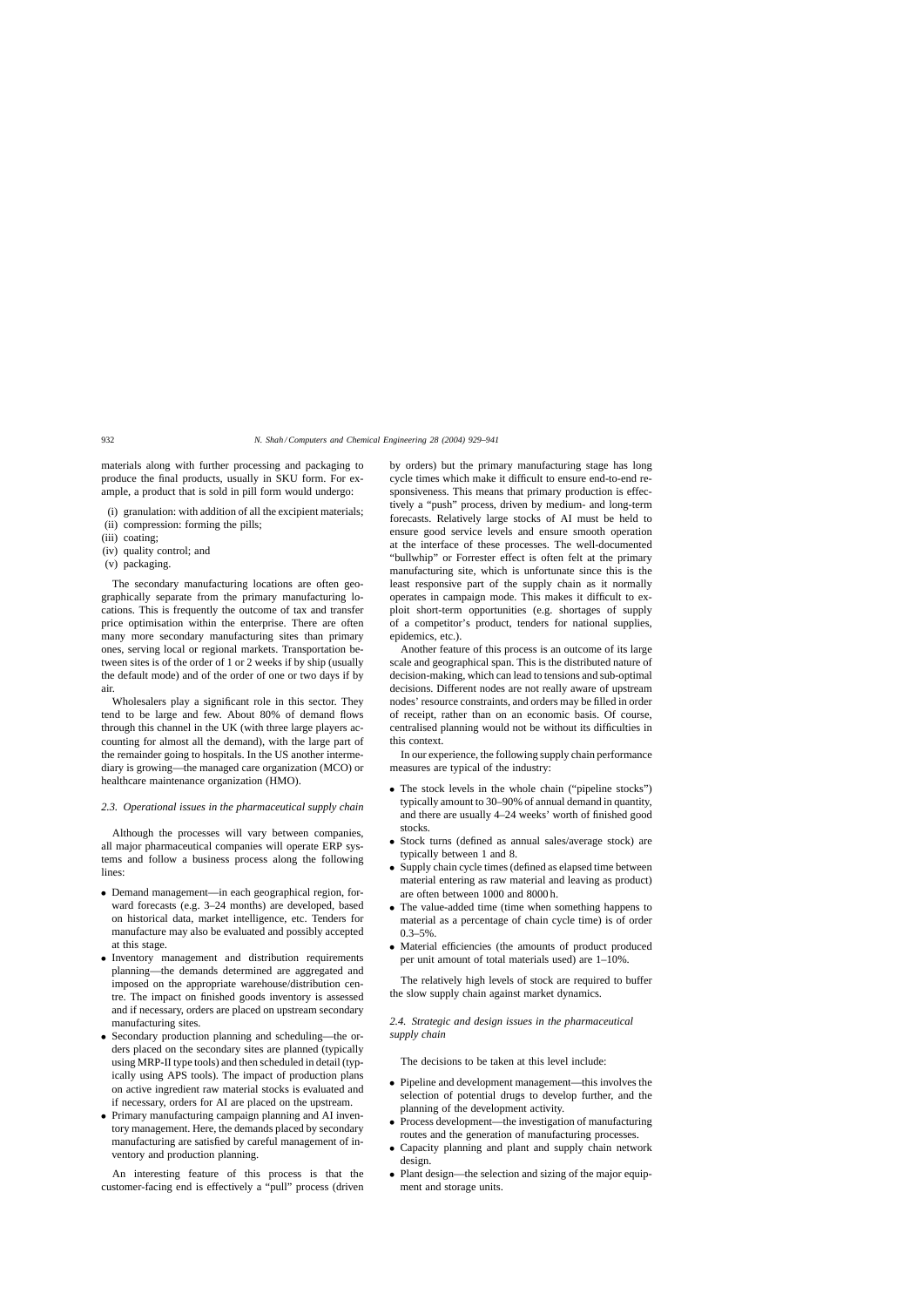Some of the key issues are:

- Uncertainty in the demands for existing drugs (due to competition, uncertainty in the ability to extend the protected life through new formulations, etc.).
- Uncertainty in the pipeline of new drugs—in particular, which ones will be successful in trials, what sort of dosage and treatment regime will be optimal.
- Process development—this is a complex problem, driven by chemistry and yield optimisation. It often results in inefficient processes that are operated much more slowly than the intrinsic rates—giving rise to batch processes and long cycle times responsible for some of the problems seen at the primary production planning stage.
- Capacity planning—the long lead times to make capacity effective mean that decisions often need to be taken at times of high uncertainty. Waiting for the uncertainties to be resolved might delay the time to market by an unacceptable amount.
- Network design—often tax implications take precedence over logistics issues, these result in economic but potentially complicated supply chains.
- Plant design—this tends to be very traditional, with no real change in manufacturing technology for 50 years (the workhorse of the primary manufacturing site is the glass-lined stainless steel batch reactor). There are significant opportunities for intensified, continuous processing.

### **3. Overview of some recent work**

The recent work in the literature that is relevant here can be categorised under these headings:

- pipeline and development management;
- capacity planning;
- simultaneous development and capacity planning;
- process development and plant design;
- production planning and scheduling; and
- supply chain simulation and dynamics.

The areas are reviewed in turn below.

#### *3.1. Pipeline and development management*

[Schmidt and Grossmann \(1996\)](#page-12-0) considered the problem of sequencing of testing tasks where unlimited resources are assumed to be available. The key feature of the model that distinguishes it from classical project scheduling is the that each task has a probability of failure; this affects the need for successor tasks. They formulated the problem as a continuous-time MILP and solved the problem of maximising the overall expected NPV. If many tests for a product are performed in parallel, the testing activity will be more expensive, as the effect of failures on successor tests are not taken into account. On the other hand, the product may come to market much earlier, resulting in a much better cash flow

profile. Conversely, sequential test planning might avoid unnecessary tests and reduce expense, but result in a later arrival of the product in the marketplace.

In practice, the testing activity tends to be quite resource-constrained, and may also involve outsourcing of some stages. [Jain and Grossmann \(1999\)](#page-11-0) develop a methodology for the sequencing and scheduling of testing tasks under resource constraints. In this approach, each product has a specified set of testing tasks. Each task is characterised by a duration, cost, precedence constraints, resource requirements and probability of success. A task may be outsourced at a higher cost; in this case no internal resources are required. The income associated with a product is given as a function of the time of launch in the market.

The formulation developed is conservative and always feasible in that the resource constraints are always enforced, regardless of the probability of a task not actually taking place. The cost component is modelled as an expected cost. This ensures that the effect of starting tasks earlier than necessary is modelled, i.e. that later tasks may not actually take place due to the failure of the earlier one. Two alternative formulations are presented, a continuous-time MILP and a graph-based one. The latter was found to be more efficient and was able to cope with problems consisting of 30 tasks.

[Blau et al. \(2000\)](#page-11-0) consider the problem of risk management at the development stage. As mentioned earlier, the development phase selects candidate drugs and takes them through trials and process development. It is a long, costly and inherently risky process with a large up-front commitment. The aim of this work is to support the process of product selection and test planning while managing risk effectively. The development activities are modelled as a probabilistic activity network, where each activity has a time, precedence relations, resource requirements and probability of success.

Risk is defined as the adverse consequences of exposure to uncertainty, and in this context is usually related to the premature withdrawal of a candidate drug. The risk of a set of decisions must be balanced against the potential reward. In this case, the potential reward is the expected financial returns of drugs that do make it through the development process. The risk/reward ratio can then be used to compare different drug candidates. A screening process removes any obviously unpromising candidates, and then the remainder must be sequenced through the development pipleline. A heuristic approach using simulation with local rules in response to trigger events (e.g. failure of a test) is employed. This aims to process tasks as quickly as possible and although there is no guarantee of not violating resource constraints, these violations are usually not large.

[Subramanian, Pekny, and Reklaitis \(2001](#page-12-0)) extend this work to take explicit account of the resource requirements of the problem. The problem statement is generalised in that more sources of uncertainty in the problem are considered,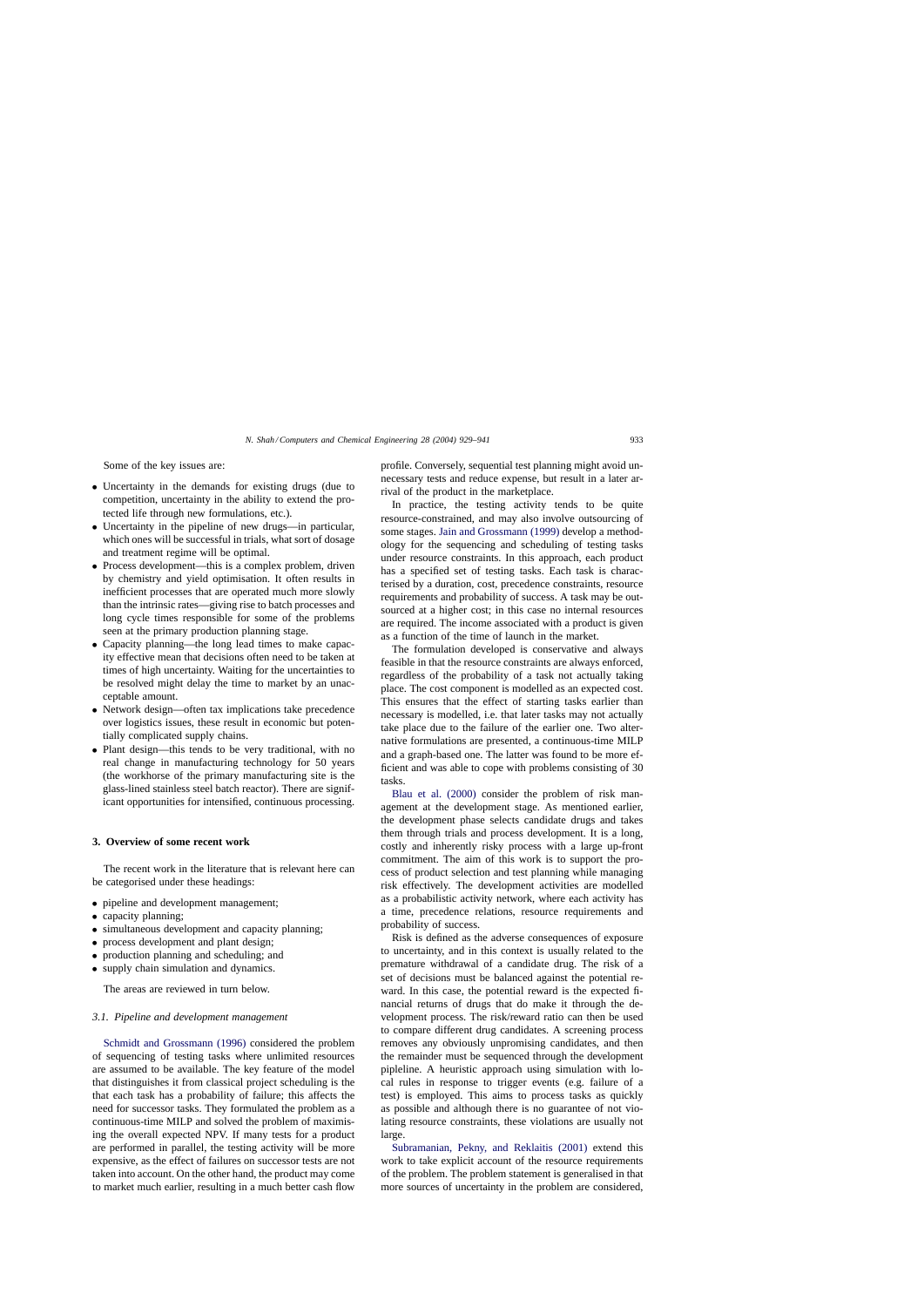and include:

- task processing times:
- task resource requirements:
- task success probabilities;
- task costs; and
- market returns.

They make the point that a single-level mathematical programming problem cannot hope to capture all these features. On the other hand, discrete-event dynamic systems (DEDS) techniques cope well with the stochastic elements, but require local, myopic rules to resolve conflicts or make choices as they arise. They therefore developed an integrated optimisation–simulation framework (SIM–OPT), where a DEDS simulator reverts to an optimisation layer (with different degrees of optimisation) to resolve conflicts or make choices such as task sequencing. The optimisation layer is an MILP which is updated by the latest status of the plant. The results show that using optimisation far outperforms the typical local rules used in classical DEDS. By repetitive simulation, the statistical trends can be tracked and answers to questions about corporate policy (particularly in relation to risk and resourcing) can be obtained.

#### *3.2. Capacity planning*

The capacity planning under clinical trials uncertainty problem has recently received some attention in the literature. The deterministic problem of allocating new manufacturing capacity to existing or potential sites around the world is described by [Papageorgiou, Rotstein, and Shah \(2001\).](#page-12-0) They describe the features particular to the pharmaceutical industry, and emphasise the importance of modelling financial flows as the taxation regimes affect the rewards associated with alternative solutions significantly. Indeed, taxation considerations can easily dominate the location decisions.

The problem of capacity planning under uncertainty was considered by [Rotstein, Papageorgiou, Shah, Murphy, and](#page-12-0) [Mustafa \(1999\).](#page-12-0) They considered the problem where three products are at the start of clinical trials, and plans for current and future manufacturing capacity are to be made. The key trade-off in the capacity planning decision comes about due to the lead time between deciding to invest in additional manufacturing capacity, and that capacity coming on-stream. Deferring capacity planning decisions until more information is available from trials is obviously a lower-risk strategy, but increases the time to market. As mentioned earlier, this measure is critical. For example, when Tagamet came to the market in the 1970s, it was free from competition for at least 5 years, but now this competition-free time can be as low as only 1–2 years. [Rotstein et al. \(1999\)](#page-12-0) use a scenario tree to capture the outcomes of the trials, and use a two-stage stochastic programming with recourse formulation to model the problem. The "here-and-now" decisions related to immediate capacity expansions and the "wait-and-see" decisions depend on trial outcomes and include further capacity expansions, plant or product abandonment and production and inventory planning. They show how different options can be compared using a number of metrics, including expected NPV, the probability of the NPV being negative, the worst case scenario, the total demand met of all the potential products and the total demand met of the products chosen from the portfolio.

[Gatica, Shah, and Papageorgiou \(](#page-11-0)2001), [Gatica,](#page-11-0) [Papageorgiou, and Shah \(2002a\)](#page-11-0) extend this work to the case where different products are at different stages in their life-cycles, and those that are in trials will complete those trials at different times. This gives rise to a much more complicated scenario structure—it is a multistage stochastic optimisation problem, with each stage reflecting the completion of a clinical trial. In contrast to most of the work reported on trials in the literature, this work uses more than two outcomes (success or failure) for the completion of the trial. Based on typical practices in industry, four outcomes (failure, low, target and high) are used. This means that four scenarios are required per stage, and for a problem with *N* stages (i.e. *N* products in trials), there is one scenario in the first stage (reflecting products currently in the market with well-forecasted demands), four scenarios in the second stage (reflecting the four possible outcomes for the first pipeline product to come out of trials), 16 in the third stage (the combinations of outcomes for the two products to complete trials) and so on, until the final stage which has  $4<sup>N</sup>$  scenarios. Each scenario has associated with it possible capacity expansions and production and inventory planning variables and constraints, so overall the problem becomes a large scale stochastic programming problem with integer and continuous decisions. It is solved as its deterministic equivalent, a large MILP. This is relatively straightforward to solve for the four-product case the authors report.

Clearly, the approach is limited by the complexity of the scenario tree, so [Gatica, Papageorgiou, and Shah \(2002b\)](#page-11-0) extend it using a scenario aggregation procedure similar to that of [Clay and Grossmann \(1997\)](#page-11-0) to enable the solution of larger problems.

## *3.3. Simultaneous development and capacity planning*

The research reviewed above deals either with the problem of organizing the development (testing) activities or planning the capacity investments and future production. [Maravelias](#page-11-0) [and Grossmann \(2001\)](#page-11-0) consider the problems of planning of testing tasks and capacity simultaneously. The aim is to optimize a performance measure (expected NPV) for the process as a whole.

This bridges the gap between the two problems and aims to ensure that the company is ready to produce a product once testing is complete (if the product is successful).

The testing process is modelled as a set of tasks with technological precedence constraints, durations and resource requirements. The tasks have two possible outcomes, success or failure. All tasks other than process development may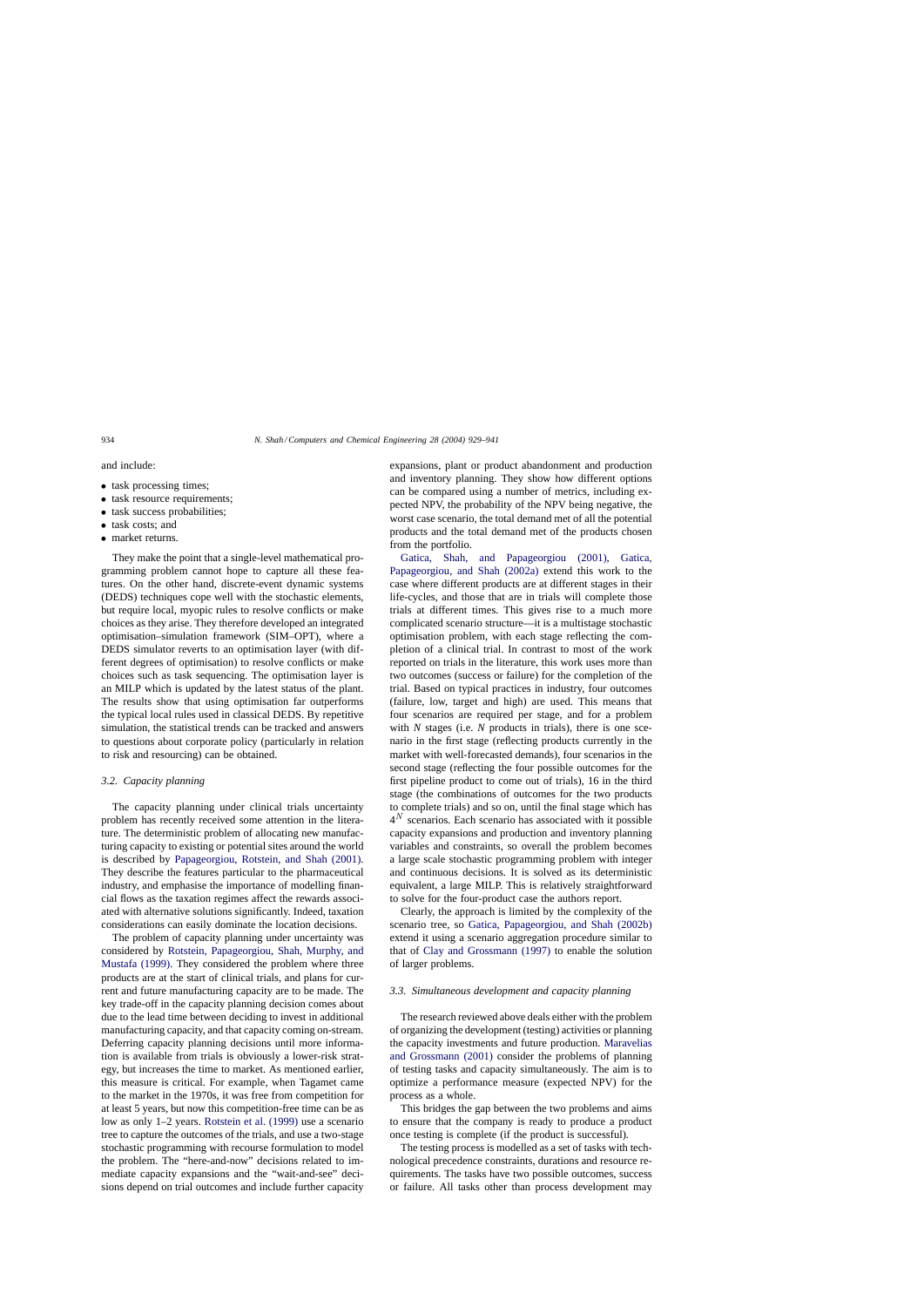be outsourced if internal resources do not suffice. Since the method is to be applied at any time in the company's operation, it takes account of the fact that different products will be at different stages in their life-cycle. The testing network is probabilistic in that each test has a probability of being passed. If at any stage a product fails a test, it is abandoned.

The manufacturing process is assumed to have existing capacity as well as potential new capacity. So, overall, the decisions to be taken are:

- the selection of products for testing;
- the assignment of resources to testing tasks and any outsourcing decisions;
- task sequencing;
- selection of new plants or expansions of existing ones (including timings of expansions); and
- production planning.

However, production only takes place if a product successfully completes its tests. This results in a stochastic problem. Since the uncertainties are discrete, this is well represented by a scenario tree. A large scale MILP results; this is solved by a Lagrangean decomposition scheme.

# *3.4. Risk in pharmaceutical supply chain infrastructure decisions*

It is clear that much of the infrastructure-related work (in particular, the product selection and development and capacity planning decisions) is subject to considerable risks. These include product failures during trials, product withdrawal during sales due to side effects, uncertainties about final dosage and treatment regimes, competition from similar products, etc. These are in addition to the background demand uncertainty associated with the indication.

Most strategic/infrastructural decisions have historically been based on NPV or some form of expected NPV, which in turn utilise weighted average costs of capital or some required return on investment. The problem with the expected NPV measure in this context is that the risks tend to be few, significant and discrete in nature; the expected NPV term is better suited to the situation where uncertainties are many (each of which is relatively "small") and continuously distributed. Keynes succinctly summarises the problem with the expected NPV approach in this context as being based on the assumption that "a certain state of mediocrity is as desirable as an even chance of heaven or hell".

There are a number of approaches to extending the expected NPV metric to deal with risk. Perhaps the most classical of these is the employment of a "mean–variance" type objective function (see, e.g. [Mulvey, Rosenbaum, & Shetty,](#page-11-0) [1997\),](#page-11-0) which is of the form:

max  $Z = \alpha \text{ mean}(r) - (1 - \alpha) \text{var}(r)$ 

where *r* is the reward from the project and  $\alpha$  is a parameter to trade-off the relative importance of the expected return and its variability.

This form is not particularly well suited to the pharmaceutical industry for at least three reasons:

- (i) the focus in this sector is particularly on downside risk rather than variability of return;
- (ii) the distributions of reward associated with a particular project tend to be bimodal; with one mode reflecting failure at some stage and the other success; and
- (iii) the one-sided nature of the NPV measure means that a large variance is not necessarily a bad thing if the downside risk is low.

Alternative formulations focus on downside risk, and can be of the form of constraints enforcing a maximum probability of the reward being less than a particular figure (see, e.g. [Kall & Wallace, 1994\),](#page-11-0) i.e. enforcing:

$$
Prob\{(r) \le r^0\} \le \beta
$$

where  $r^0$  is a minimum threshold return and  $\beta$  is the maximum allowed probability that the actual reward *r* is below  $r<sup>0</sup>$ . In many cases, the most important sources of uncertainty are discrete (due to product failure). This gives rise to a discrete outcome space, and a constraint can then be imposed on the worst case, i.e. the scenario that leads to the lowest reward.

[Eppen, Martin, and Schrage \(1987\)](#page-11-0) develop a "risk factor" based on expected downside risk. This gives a measure of the failure to meet a certain target profit. The risk factor is easiest understood in a discrete scenario context. Here, it is calculated as:

$$
RF = \sum_{k:r_k \leq r^0} \Pr_k(r^0 - r_k)
$$

where  $k$  is the scenario index and  $Pr_k$  is the probability of scenario *k*. An upper bound can then be enforced on RF. By tightening the constraint on expected downside risk, it is possible to bring alternative solutions to the attention of the decision-makers. This is significant for problems that contain many different solutions. The higher the probability of occurrence of a reward below  $r^0$ , the higher RF is, and the risk involved in the project is larger. If RF is close to zero, then the risk associated with each investment decision is very low, making the investment more attractive from a risk perspective. This risk model is used in the problem of capacity planning for products at different stages in clinical trials by [Gatica et al. \(2002a\).](#page-11-0)

[Applequist, Pekny, and Reklaitis \(2000\)](#page-11-0) describe a risk premium approach which sets out to find the right balance between the expected value of a set of decisions and the associated risk (captured by the variance in this case). The expected return of an investment decision is compared to one in the financial market with a similar variance (e.g. government bonds, large company stocks, small company stocks) or a model that fits the expected return–variance correlation. For any investment decision to be approved, its expected reward for the associated variance should be better than that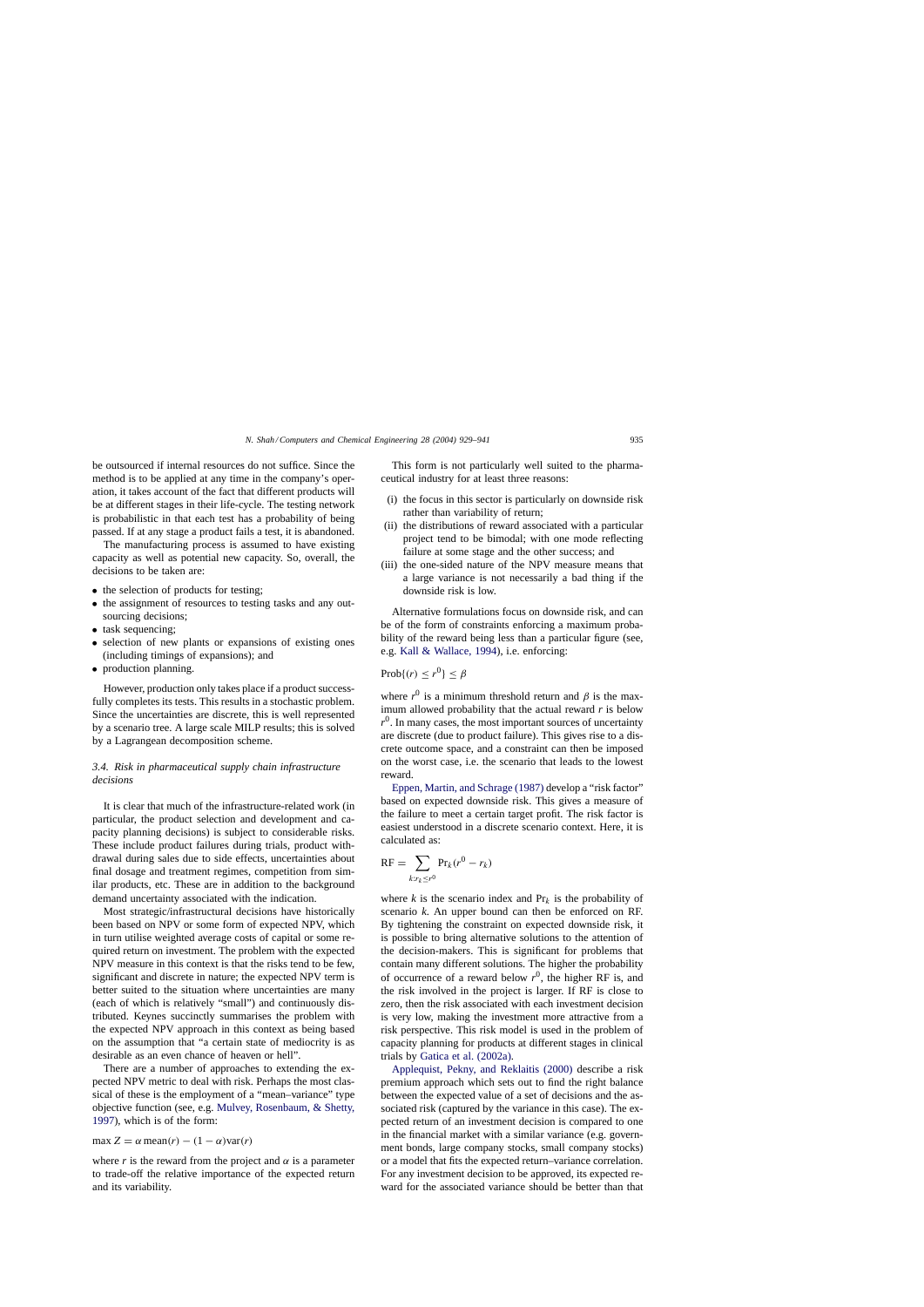possible in the market. They tackle the problem of determining capital investments and production plans for a process with uncertain (continuously distributed) product demands. The problem of evaluating the expected return and its variance is very complicated and the polytope volume integration procedure developed is one of the key contributions.

[Bhagwat and Griggs \(1995\)](#page-11-0) undertook a study of the riskness of the industry—this was prompted by the perceived above normal rates of return associated with the industry. They surmised that using a risk premium alone will not suffice as there are also some systematic risks over and above those captured by a market measure like risk premium. They utilise the capital asset pricing model (CAPM) to estimate the systematic risk. Here, the required rate of return from an asset *i* is

$$
K_i = R + \beta_i (E(r_m) - R)
$$

where *R* is the riskless rate of return,  $E(r_m)$  is the expected market rate of return and  $E(r_m) - R$  is the risk premium.  $\beta_i$ can be thought of as the systematic risk associated with the *i*th asset. For a systematic risk to be present, this parameter should have a value large than 1. In their study of the US pharmaceutical industry from 1963 to 1992, Bhagwat and Griggs found an average value of 1.05, with recent values being higher than in the past.

[Booth \(1999\),](#page-11-0) on the other hand, questions the use of the CAPM to set the required return as it is merely a hypothesis and there is uncertainty about its central premise, namely that portfolios of investments with higher risks will show higher expected returns.

[Myers \(1999\)](#page-11-0) notes that the cost of capital must also be related to the stage in the life-cycle of the associated prod $uct(s)$ .

A promising area of research to augment these is the application of real options theory to this area. [Lerwent \(1994\)](#page-11-0) has considered the case where the initiation of an R&D activity can be seen as purchasing an option to continue with development until further information is obtained. The pricing of the option in this context is a very complicated and open research issue.

## *3.5. Process development and plant design*

The problem of process development in this sector has recently been reviewed by [Shah, Samsatli, Sharif, Borland, and](#page-12-0) [Papageorgiou \(2000\). T](#page-12-0)hey contend that the current practice of relying on traditional manufacturing technology means that processes are designed to be operated in potentially ineffective ways. A hierarchical approach to designing processes that are not constrained by traditional equipment is recommended by the authors.

[Linninger, Ali, and Stephanopoulos \(1996\)](#page-11-0) also propose a hierarchical approach, with the emphasis on the use of knowledge bases and material balancing at every development level to choose and assess options. The focus is particularly on synthesising routes and developing processes with low environmental impacts. The integration of these methods into a software environment supporting process development is described by [Stephanopoulos, Ali, Linninger, and](#page-12-0) [Salomone \(2000\).](#page-12-0)

The problem of multipurpose and multiproduct batch plant design is particularly relevant to this area. There has been a large amount of work from 1970 to the present date (see, e.g. [Barbosa-Povoa & Pantelides, 1999;](#page-11-0) [Henning,](#page-11-0) [Camussi, & Cerda, 1994;](#page-11-0) [Papageorgaki & Reklaitis, 1990;](#page-11-0) [Shah & Pantelides, 1991, 1992;](#page-11-0) [Sparrow, Forder, & Rippin,](#page-12-0) [1975;](#page-12-0) [Voudouris & Grossmann, 1992; Yeh & Reklaiti](#page-12-0)s, [1987\).](#page-12-0) Certainly there are a number of good solutions to the problem of allocating the best set of equipment to processing tasks assuming campaign operation and batch processing. A set of interesting challenges in process and plant design remain ahead of us: the design of novel, intensified equipment which will allow processes to operate at intrinsic rates, and increase manufacturing velocities by orders of magnitude (see <http://www.britest.co.uk>). These will need to take into account the regulatory constraints which are well served by relatively slow batch processes. However, the new FDA process analytical technology initiative will support the development of such novel processes.

#### *3.6. Production planning and scheduling*

This has also received a lot of attention over the period from 1970 to the present day (see, e.g. reviews by [Reklaitis,](#page-12-0) [1991; Shah, 1998\).](#page-12-0) However, most of this is on short-term, order-driven scheduling. Most of the work on campaign planning was done some time ago (e.g. [Lazaro, Espuna, &](#page-11-0) [Puigjaner, 1989](#page-11-0); [Mauderli & Rippin, 1979, 1](#page-11-0)980; [Papageorgiou & Pantelides, 1996; Shah & Pantelides,](#page-11-0) 1991). However the active ingredient production process, which is effectively the rate-limiting step of the supply chain still tends to operate this way. The optimal planning of campaigns within the context of the performance of the supply chain as a whole (in particular, trading off the cost and inconvenience of changeovers with overall supply chain responsiveness and inventory) has not really been studied for this type of industry.

#### *3.7. Supply chain simulation and dynamics*

The long supply chain and the fact that there are many decision-making agents means that understanding the dynamic behaviour will be very important. We have developed a generic approach to the modelling of supply chain dynamics and applied it to some pharmaceutical processes ([Gjerdrum, Jalisi, Papageorgiou, & Shah, 2000\)](#page-11-0). We have not found any other work reported in the literature on this topic, but a similar simulation study of the food supply chain was undertaken by [van der Vorst, Beulens, and van Beek](#page-12-0) [\(2000\).](#page-12-0)

Our work is concerned with the modelling of both the physical processes (primary and secondary manufacturing,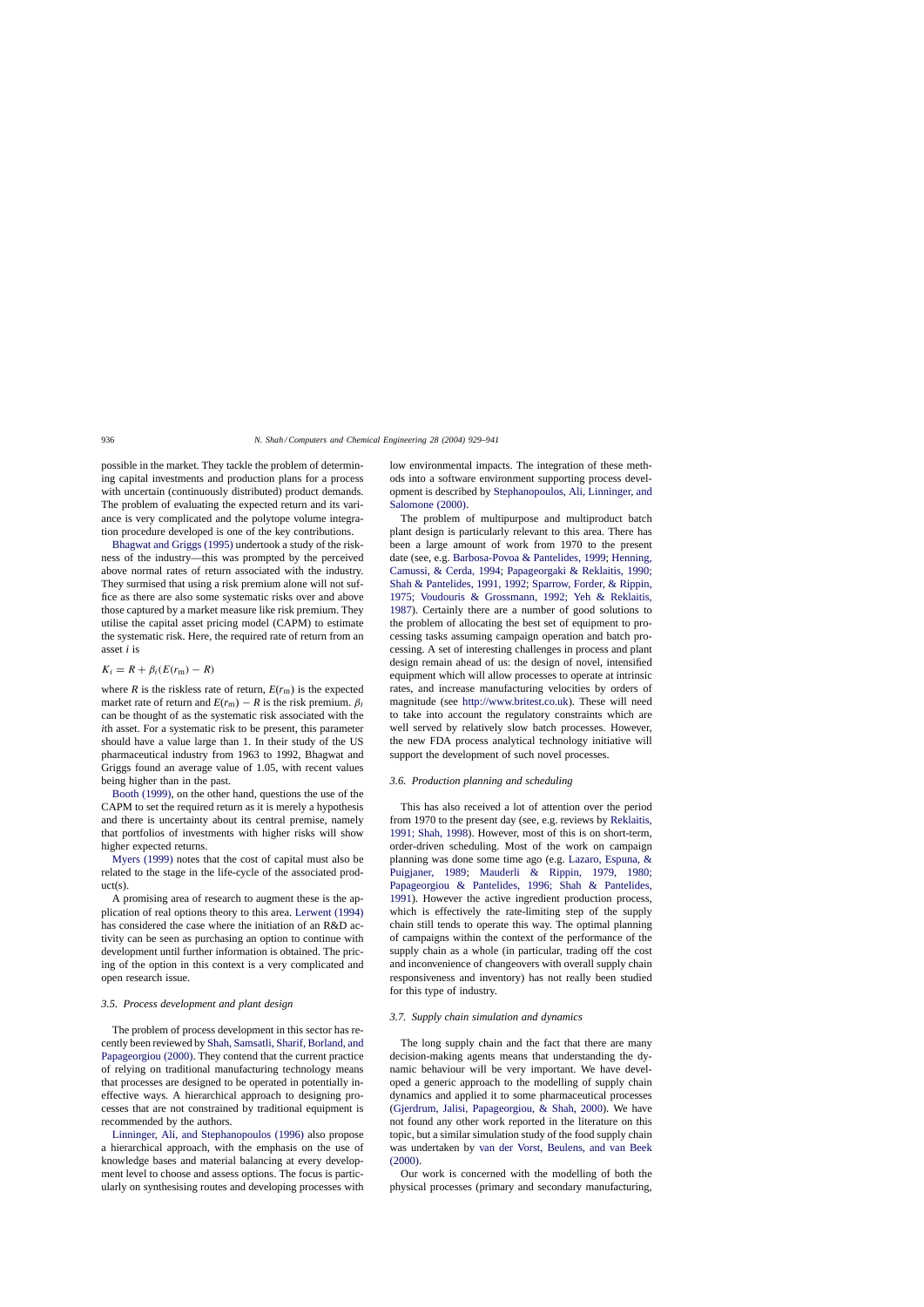distribution and warehousing) as well as the *business* processes. By the latter, we mean how decisions are taken at the different nodes of the chain, who takes them, what tools/methods are used, etc. The aim is to replicate the behaviour of the supply chain in software. This means that the logic of software tools used for decision-making at various nodes (e.g. DRP and MRP methods) are replicated in our simulation tool. It is clear that a purely analytical model cannot capture this information easily. The aim of this approach is to suggest non-invasive improvements to the operation of the supply chain (i.e. neither the physical or IT infrastructure should be modified). Such improvements may come about through changes in parameters (e.g. safety stocks) or business processes (e.g. relationships between agents).

Once a model has been developed, it is validated against historical data and then used to perform a variety of what–if studies. In order to assess future performance, uncertainties need to be taken into account. At the operational level, these include product demands, process yields, processing times, transportation lead times, etc. A stochastic simulation approach that samples from the uncertain parameters is a useful way of determining expected future performance as well as confidence limits on future performance measures (e.g. service levels). The results of two such studies are described below.

In the first study, a peculiar dynamic behaviour was seen in the market warehouse. Although the background demand for the product was very stable, the manufacturer's warehouse experienced highly fluctuating demands, and needed to hold considerable inventories to buffer against this. Upon some investigation, the reason related to a pricing cycle which caused wholesalers to try to anticipate price increases and request large pre-emptive orders. Of course, once these are received, the wholesaler will not order material again for some time. We used singular-value decomposition techniques to extract the historical dynamics and used them to generate forward forecasts. We compared the future supply chain performance using this model against a model that used collaborative planning between manufacturer and wholesaler. The key metric was the amount of finished goods safety stock cover the manufacturer required to meet a certain customer service level. The results may be compared below (Figs. 1 and 2).

To achieve the target service level, the finished goods stock can be approximately halved in the collaborative case. It is clear that significant benefits are possible through an alternative way of running the supply chain. Conservative estimates would put these at \$30 m in one-off inventory savings and \$3.6 m p.a. savings. Of course, all the relevant reasons for holding stock (e.g. cycle times, manufacturing facility reliability, forecast accuracies) must be included in such models.

Another study considered the effects not of the production or inventory aspects, but the quality control (QC) procedures. As mentioned earlier, there is a prevalence of QC activities in the industry, although they are not really necessary at



Fig. 1. Variation of service level with finished goods safety stock for the non-collaborative case.

all the points where currently used. These steps account for significant dead time in the process; often of the order of 1 to 2 weeks, when all the intervening processes are considered. We developed a model of a process which has five primary synthesis stages and two secondary manufacturing sites. The as–is process has QC activities at the end of each primary stage, and for the final product. The modified process has a QC step for the AI and a QC step for the final product. The results for one of the products are compared below.

In [Fig. 3,](#page-9-0) the forward prediction of finished goods inventory of pack C is quite smooth. The lower confidence (95%) limit on the profile is still positive, giving confidence that stock-outs are very unlikely. In [Fig. 4, t](#page-9-0)he case with QC at all stages, there is much less certainty in the inventory (the variance grows significantly with time) and the lower confidence level goes to zero. In terms of customer service performance measures, over a 2-year period, the average service level in the case with QC is 91% and the probability of a stockout in any week is 5%. On the other hand, in the low QC case, these figures are 100 and 0%, respectively. Clearly, as process development and design advance, the comfort provided by QC at so many stages in the supply chain will not be required and the dynamic behaviour will improve markedly.

Overall, the simulation-based approach is very promising for studying the large and complex supply chains involved. Other studies include when to plan shutdowns in



Fig. 2. Variation of service level with finished goods safety stock for the collaborative case.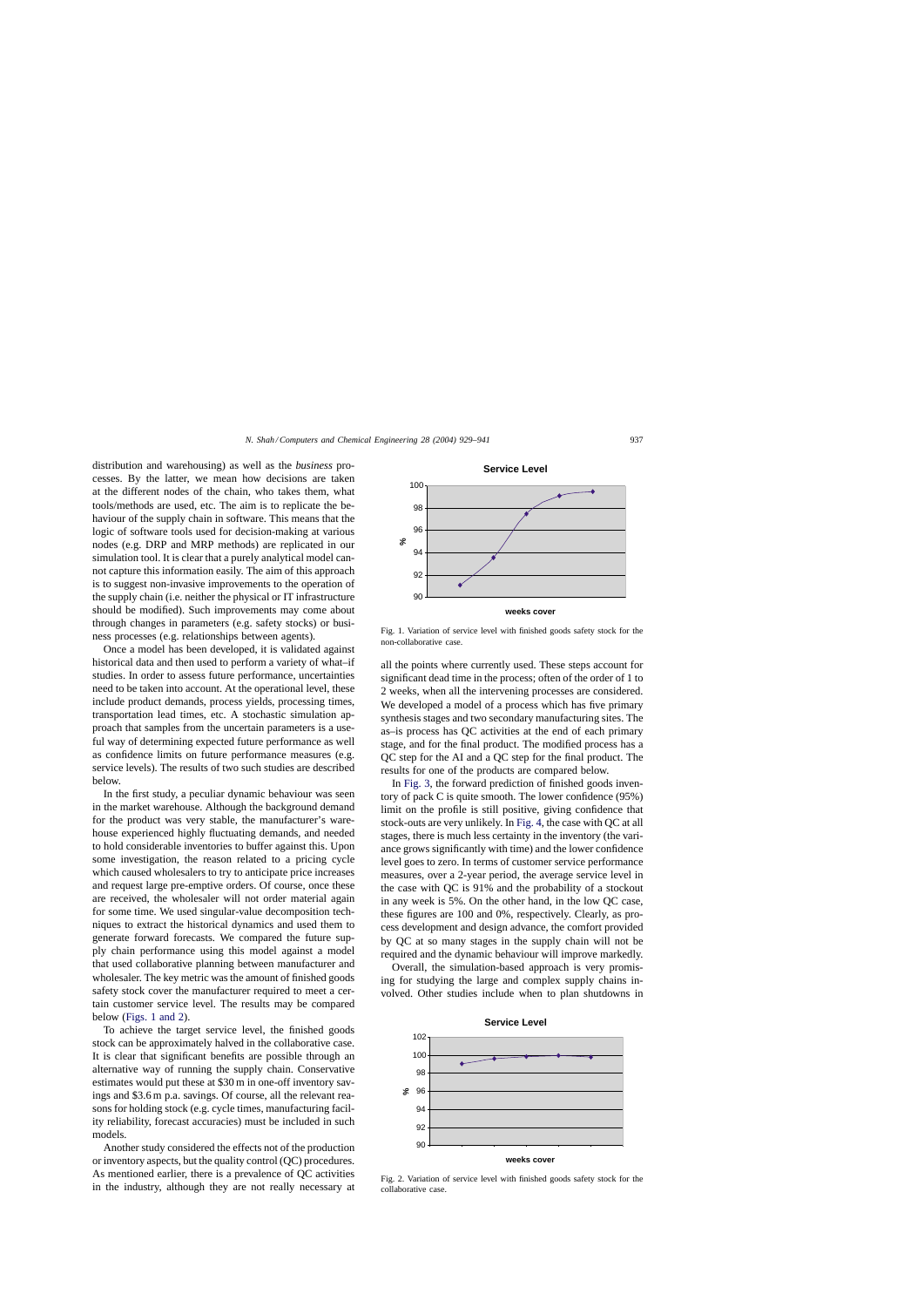<span id="page-9-0"></span>

Fig. 3. Time profile of expected inventory of finished goods, including confidence intervals, for the case with quality control at only two points.





Fig. 4. Time profile of expected inventory of finished goods, including confidence intervals, for the case with quality control at all stages.

manufacturing sites and strategies for new product introduction [\(Gjerdrum, Shah, & Papageorgiou, 2001\).](#page-11-0)

# **4. Future challenges**

The future challenges in this area are broad and complex, and will provide fertile ground for research. They can be categorised under three headings:

- improvements to existing processes;
- improvements to the strategic decision-making process; and
- future scenarios.

#### *4.1. Improvements to existing processes and operations*

The supply chain includes many agents, often with different objectives. Their internal dynamics tend to exaggerate the external market dynamics and result in detriments in performance. This is an area where collaborative forecasting, planning and inventory management will be very useful. Here, the different agents in the supply chain will co-ordinate activities across the chain. One of the main reasons for the current, more distributed practice is the large scale of the operations, both in terms of activities and geographical span. Multisite planning and scheduling tools are required to support a collaborative planning activity. The supply chain generally contains larger amounts of inventory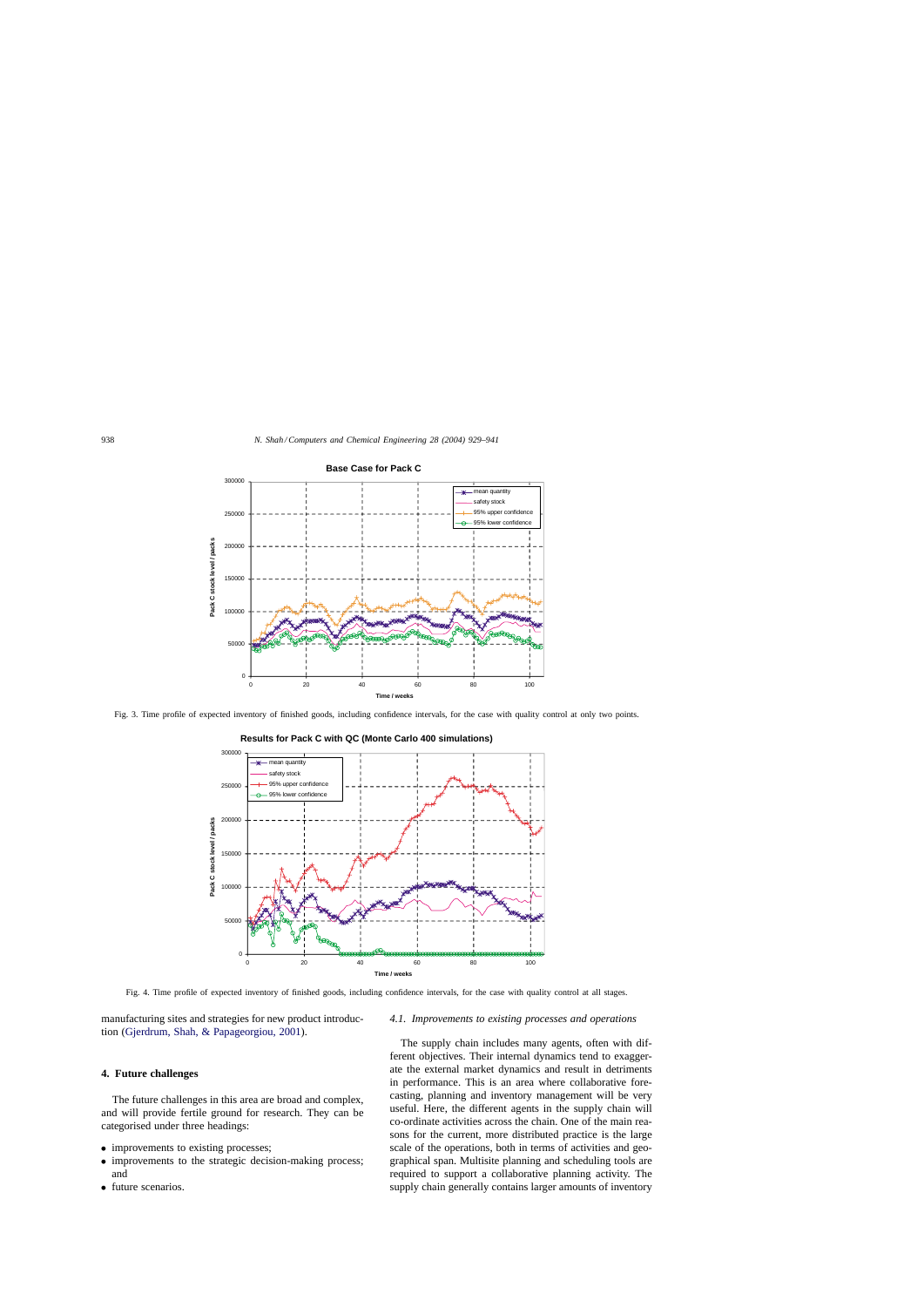than might be necessary if a more co-ordinated approach is followed, with the right supporting tools.

Probably the most important metric to track and try to improve is that of the overall supply chain cycle time. As mentioned earlier, figures of 100–300 days are common. Our experience in the industry is that efforts to reduce this are very effective, but they have been applied in a piecemeal fashion to certain products, while the measure deteriorates for others. A systematic analysis of the components of the cycle time should be undertaken for a wide range of products. Clearly, large scale simulation tools that take account of both physical and business processes would be useful in this context.

# *4.2. Improvements to the strategic decision-making process*

We can consider this in a bottom-up fashion. The current nature of the process technology is one the main supply chain bottlenecks. There is a need for more agile equipment which will shorten process cycle times by an order of magnitude and require minimal time for cleaning and changeover. This will avoid long campaigns and should lead to "pull"-based active ingredient manufacturing, and therefore more responsive supply chains. The underlying processes will have to change as well, with the focus being on designing processes that operate at intrinsic rates (e.g. being limited by reaction kinetics) rather than being limited by equipment performance (e.g. heat transfer, mass transfer or mixing characteristics) of traditional equipment. In principle, the low tonnages involved should lead to much less capital intensive plants if this is achieved. Generally speaking, significant improvements to manufacturing technology have not been of the highest priority in this field to date.

Processes should be designed with a much greater level of mechanistic understanding and controlled tightly if reductions in quality control activities are to be possible. The impact of this has been demonstrated earlier.

The integration of development management and capacity and production planning will be very important. Currently, capacity issues are often not considered at the development stage. [Booth \(1999\)](#page-11-0) lists three undesirable outcomes of not co-ordinating these activities:

- (i) shortages of materials for pre-clinical studies;
- (ii) shortages of materials for clinical trials; and
- (iii) delays in time-to market—which is not only dependent on having material available, but also on generating demand at the late stages of development.

The approach of [Maravelias and Grossmann \(2001](#page-11-0)) is a very promising platform to treat the overall pipleline/capacity planning problem, but it needs to be integrated with a sophisticated treatment of risk (e.g. through the use of real options theory) and economics (e.g. taking account of local taxation regimes, transfer pricing, duty drawbacks,

etc.), both of which have a very significant impact on investment decisions. Furthermore, the modelling of testing and trials needs to be extended to account for variations in standard outcomes, e.g. very successful trials resulting in short-circuiting of the approvals process in the case of life-saving drugs.

Generally speaking, the development of integrated models of the life-cycle, from discovery through to consumption would greatly facilitate strategic decision-making.

### *4.3. Future scenarios*

Companies have recently moved away from product diversification and locally adapted products. The common packaging and labelling standards in the European Union, for example, have supported this. However, there has been much development in the field of "pharmacoeconomics" which might generate pressures to reverse this trend. This discipline helps to make choices in treatment options by consideration of costs and outcomes (clinical, economic and humanistic). An important outcome of this type of analysis will be the insistence on local solutions to local problems [\(Thwaites &](#page-12-0) [Townsend, 1998\).](#page-12-0)

Another trend, somewhat further down the line, will come out of genetic research and which will identify target sub-populations for different treatment regimes (the so-called "designer drugs"). These two drivers will give rise to considerable product and supply chain complexity. The current manufacturing processes and supply chains are not well configured to cope with this. Primary manufacturing tends to operate in campaigns; and secondary manufacturing batchsizes are typically 1–4 million tablets. Clearly, the manufacturing processes and supply chains will have to be re-designed if product customisation is to increase in line with these trends. The manufacturers will have to track supply chain performance measures very carefully in order to understand the cost-to-serve for a diverse customer base.

An emerging area is that of rapid response vaccines and other treatments arising out of possible emergencies (e.g. bioterrorism or very fast developing epidemics). Again the traditional supply chain (particularly for vaccines) is very slow and unresponsive. If national governments are to implement emergency preparedness programmes, the entire infrastructure must be well designed and tested through simulation. Decisions such as where to manufacture, in what quantities, where to hold stocks, where people should report, etc. need to be taken in a robust fashion. The issue of how well the supply chain measures up to emergency preparedness concerns is being raised in various fora at the present (see, e.g. [Anon, 2002\).](#page-11-0)

Companies are investing in the development of crops that are designed in some way to produce pharmaceuticals; this will give rise to new research activities in process (in particular recovery steps) innovation, novel equipment design (e.g. supercritical separations) and of course in a new type of supply chain to optimise.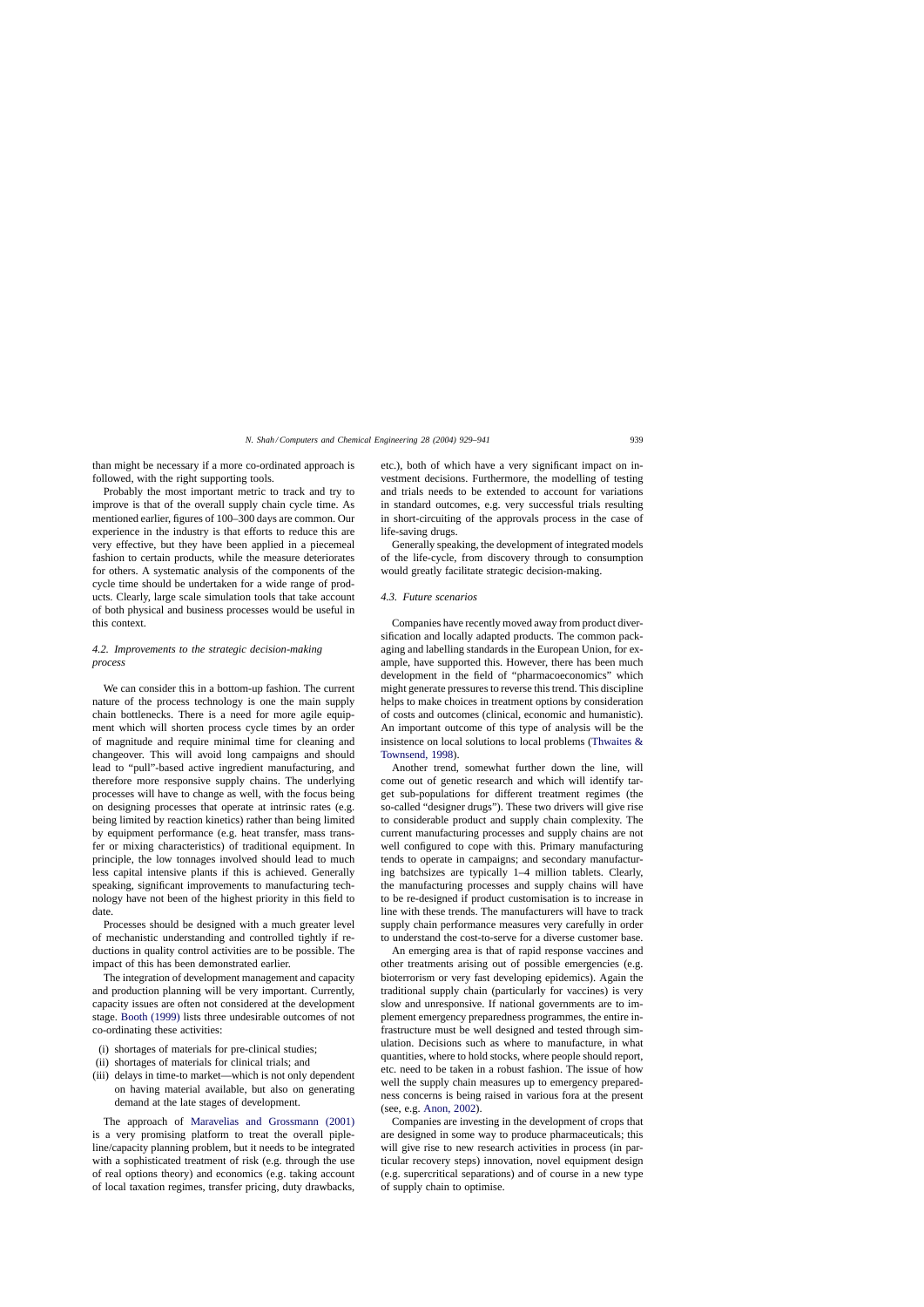<span id="page-11-0"></span>There are also some changes afoot in the industry structure as well—the growth in medicinal chemistry, biotechnology and genomics will spread IP around and result in looser, virtual enterprises of joint ventures, alliances, etc. Including as well the general tendency towards outsourcing of manufacturing, this will give rise to complex extended supply chain co-ordination. Lessons may be learnt from the automotive, PC and consumer electronics world, where such supply chains already operate.

## **5. Conclusions**

The pharmaceutical supply chain used to be seen as a tool to supply products to market in an effective way, where the emphasis was on security of supply. Recent changes in the operating environment mean that companies are revisiting the components of their supply chains and identifying ways of extracting additional benefits from them.

In this sector in particular, the supply chain of interest is not simply the physical processes of conversion and distribution of materials. Equally important is the "value-chain" perspective of managing the innovation and development processes through to capacity and production planning. There are still several exciting research challenges in this value chain, many of which the process engineering/process systems engineering community are well placed to address.

### **Acknowledgements**

The author is very grateful to Gabriel Gatica, Jonatan Gjerdrum and Lazaros Papageorgiou for their contributions to this work.

#### **References**

- Anon (2002). Summary of the executive session on emergency preparedness and the pharmaceutical supply chain. *American Journal of Health-System Pharmacy, 59 (3)*, 247–253.
- Applequist, G. E., Pekny, J. F., & Reklaitis, G. V. (2000). Risk and uncertainty in managing chemical manufacturing supply chains. *Computers of Chemical Engineering, 24*, 2211–2222.
- Ballance, R., Pogany, J. & Forstner, H. (1992). *The world's pharmaceutical industries*. London, UK: Edward Elgar [for UNIDO].
- Barbosa-Povoa, A. P. F. D., & Pantelides, C. C. (1999). Design of multipurpose production facilities: A RTN decomposition-based algorithm. *Computers of Chemical Engineering, 23*, S7–S10.
- Bhagwat, Y., & Griggs, F. T. (1995). Analysis of riskiness of pharmaceutical industry firms. *Journal of Research in Pharmaceutical Economics, 6*, 65–76.
- Blau, G., Mehta, B., Bose, S., Pekny, J., Sinclair, G., Keunker, K., & Bunch, P. (2000). Risk management in the development of new products in highly regulated industries. *Computers of Chemical Engineering, 24*, 1005–1011.
- Booth, R. (1999). *The global supply chain. FT healthcare management report*. London: Financial Times Business Ltd.
- Butler, R. (2002). The end of the blockbuster. *Chemistry* & *Industry, 9*,  $9-10.$
- Clay, R. L., & Grossmann, I. E. (1997). A disaggregation algorithm for the optimization of stochastic planning models. *Computers of Chemical Engineering, 21*, 751–774.
- Eli Lilly (2003). [http://www.newsroom.lilly.com/news/Financial/2003-01-](http://www.newsroom.lilly.com/news/Financial/2003-01-23_q402sales_fullyear_2002.html) 23 q402sales fullyear 2002.html.
- Eppen, G. D., Martin, R. K., & Schrage, L. (1987). A scenario approach to capacity planning. *Optical Research, 37*, 517–527.
- Gatica, G., Shah, N., & Papageorgiou, L. G. (2001). Capacity planning under clinical trials uncertainty for the pharmaceutical industries. In *Proceedings of the ESCAPE-11* (pp. 865–870) Kondig, Denmark.
- Gatica, G., Papageorgiou, L. G., & Shah, N. (2002a). Capacity planning under uncertainty for the pharmaceutical industry. *Transformation of Institute of Chemical Engineering: Part A*.
- Gatica, G., Papageorgiou, L. G., & Shah, N. (2002b). An aggregation approach for capacity planning under uncertainty for the pharmaceutical industry. *FOCAPO-2003*.
- Gjerdrum, J., Jalisi, Q. W. Z., Papageorgiou, L. G., & Shah, N. (2000). Dynamic simulation of physical and business processes for supply chain improvement. In *Proceedings of the 5th Annual Conference on Industrial Engineering Theory, Applications and Practice*. Hsinchu, Taiwan.
- Gjerdrum, J., Shah, N., & Papageorgiou, L. G. (2001). New product introduction supply chain planning. In O.-P. Hilmola, editor. *Contemporary Research Issues in New Product Introduction. Acta Wasaensia, 77*, 25–49.
- Grabowski, H. (1997). The effect of pharmacoeconomics on company research and development decisions. *Pharmacoeconomics, 11*, 389– 397.
- Henning, G. P., Camussi, N. B., & Cerda, J. (1994). Design and planning of multipurpose plants involving nonlinear processing networks. *Computers of Chemical Engineering, 18*, 129–152.
- Jain, V., & Grossmann, I. E. (1999). Resource-constrained scheduling of tests in new product development. *Industrial Engineering and Chemical Research, 38*, 3013–3026.
- Kall, P., & Wallace, S. W. (1994). *Stochastic programming*. New York: Wiley.
- Lazaro, M., Espuna, A., & Puigjaner, L. (1989). A comprehensive approach to production planning in multipurpose batch plants. *Computers of Chemical Engineering, 13*, 1031–1047.
- Lerwent, J. (1994). The new pharmaceutical paradigm: scientific management at Merck. *Harvard Business Review*, Jan-Feb, 88–89.
- Linninger, A. A., Ali, S., & Stephanopoulos, G. (1996). Knowledge-based validation and waste management of batch pharmaceutical process designs. *Computers of Chemical Engineering, 20*, S1431–S1436.
- Maravelias, C. T., & Grossmann, I. E. (2001). Simultaneous planning for new product development and batch manufacturing facilities. *Industrial Engineering of Chemical Research, 40*, 6147–6164.
- Mauderli, A., & Rippin, D. W. T. (1979). Production planning and scheduling for multipurpose batch chemical plants. *Computers of Chemical Engineering, 3*, 199–206.
- Mauderli, A., & Rippin, D. W. T. (1980). Scheduling production in multipurpose batch plants: the Batchman program. *Chemical Engineering Progress, 4*, 37–45.
- Moser, M., Calderari, G., & Morini, P. (2000). Cleaning validation of a multipurpose plant for active pharmaceutical ingredient bulk production. *Chimia, 54*, 731–733.
- Mulvey, J. M., Rosenbaum, D. P., & Shetty, B. (1997). Strategic financial risk management and operations research. *EJOR, 97*, 1–16.
- Myers, S. (1999). Measuring pharmaceutical risk and the cost of capital. In J. Sussex, & N. Marchant, editors. *Risk and return in the pharmaceutical industry* (pp. 59–76). London: OHE.
- Papageorgaki, S., & Reklaitis, G. V. (1990). Optimal design of multipurpose batch plants. *Industrial Engineering of Chemical Research, 29*, 2054–2062.
- Papageorgiou, L. G., & Pantelides, C. C. (1996). Optimal campaign planning/scheduling of multipurpose batch/semicontinuous tasks. 1. Math-